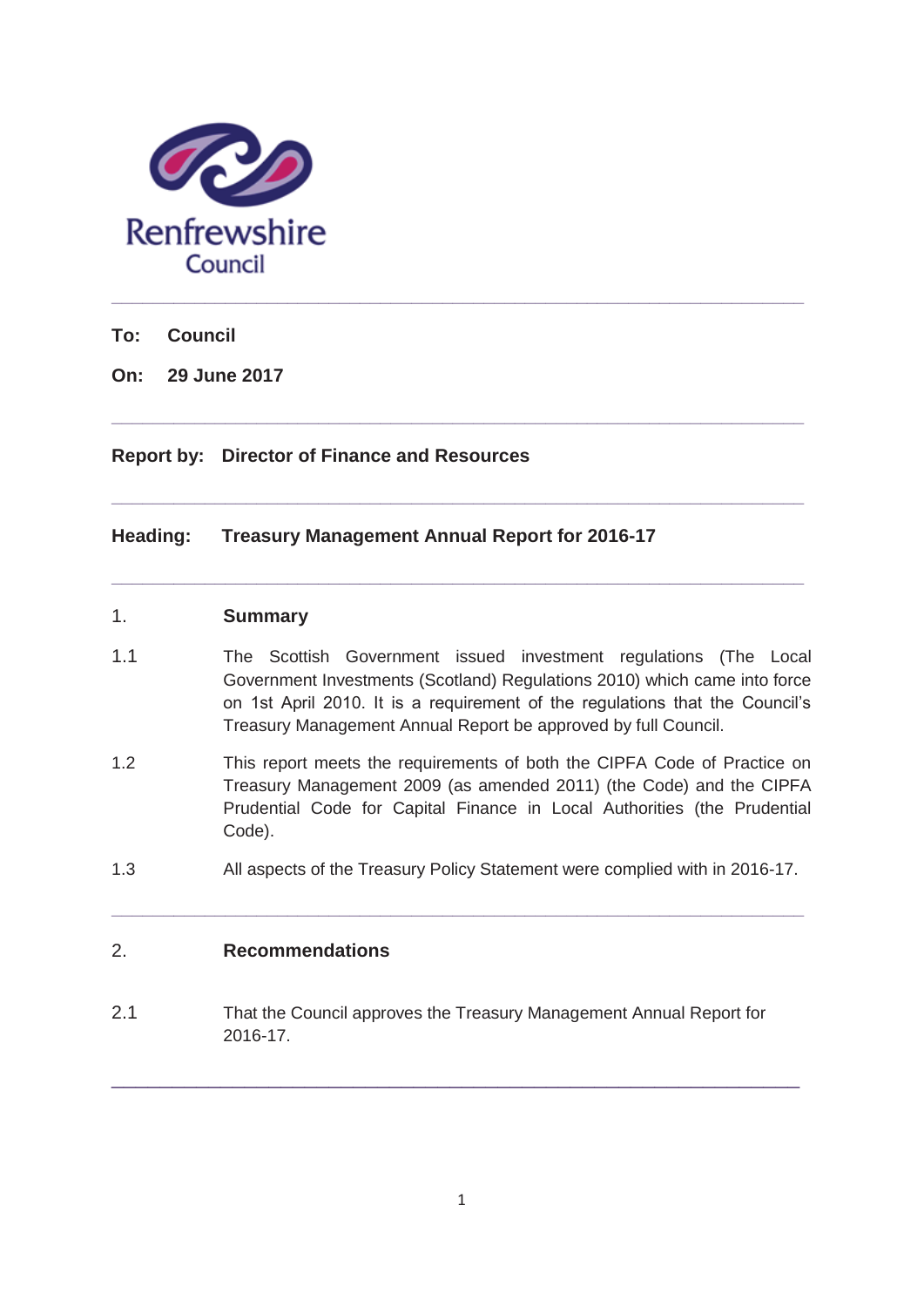# 3. **Review of 2016-17 Treasury Activities**

# 3.1 **Treasury Portfolio Position at 31.03.17**

The Council's external borrowing position at the beginning and end of the last financial year was as follows:-

|                                                    | <b>Borrowing Position</b><br>as at 31 March 16 |                                           | <b>Borrowing Position</b><br>as at 31 March 17 |                                    | Change               |
|----------------------------------------------------|------------------------------------------------|-------------------------------------------|------------------------------------------------|------------------------------------|----------------------|
|                                                    | $E$ m<br>(a)                                   | Average<br><b>Interest</b><br><b>Rate</b> | $E$ m<br>(b)                                   | Average<br><b>Interest</b><br>Rate | $E$ m<br>$(b) - (a)$ |
|                                                    |                                                |                                           |                                                |                                    |                      |
| <b>Long Term Borrowings</b>                        |                                                |                                           |                                                |                                    |                      |
| Public Work Loans Board -<br>(PWLB) Fixed Interest | 165.93                                         | 5.24%                                     | 186.41                                         | 4.80%                              | 20.48                |
| Market Loans                                       | 52.91                                          | 4.69%                                     | 52.91                                          | 4.69%                              | ٠                    |
| <b>Total Long Term</b>                             | 218.84                                         | 5.11%                                     | 239.32                                         | 4.78%                              | 20.48                |
|                                                    |                                                |                                           |                                                |                                    |                      |
| <b>Short Term Borrowings</b>                       |                                                |                                           |                                                |                                    |                      |
| Common Good Funds                                  | 3.65                                           | 0.60%                                     | 4.23                                           | 0.54%                              | 0.58                 |
| Agencies, Joint Boards                             | 3.02                                           | 0.60%                                     | 2.90                                           | 0.54%                              | (0.11)               |
| <b>Charities and Trusts</b>                        | 0.03                                           | 0.60%                                     | $\overline{\phantom{a}}$                       | 0.54%                              | (0.03)               |
| Renfrewshire Leisure Ltd                           | 0.61                                           | 0.60%                                     | 0.18                                           | 0.54%                              | (0.43)               |
| <b>Total Short Term</b>                            | 7.31                                           | 0.60%                                     | 7.31                                           | 0.54%                              | 0.01                 |
|                                                    |                                                |                                           |                                                |                                    |                      |
| <b>Total Borrowings</b>                            | 226.15                                         | 5.09%                                     | 246.63                                         | 4.78%                              | 20.49                |
|                                                    |                                                |                                           |                                                |                                    |                      |
| <b>Temporary Investments</b>                       | 109.28                                         | 0.59%                                     | 133.45                                         | 0.49%                              | 24.17                |
|                                                    |                                                |                                           |                                                |                                    |                      |

## **4. Review of Borrowing and Investment Outturn for 2016-17**

- 4.1 Overall, the Council's total external borrowings increased by £20.49 million. The increase is related to the decision taken to borrow £32m from the Public Works Loan Board (PWLB) while rates were historically low. This borrowing was partly used to fund scheduled repayments to the PWLB of £11.52 million in 2016-17 and will be used to fund scheduled repayments totalling £11.21 million in the 2017-18 financial year.
- 4.2 Temporary investments held by the Council increased by £24.17 million. The increase in investments is attributable to the new borrowing taken from the PWLB outlined above. Cash balances will be required to fund the agreed capital programme, scheduled PWLB repayments and a number of cashbacked provisions and reserves that the Council has made for specific purposes in closing the 2016-17 accounts.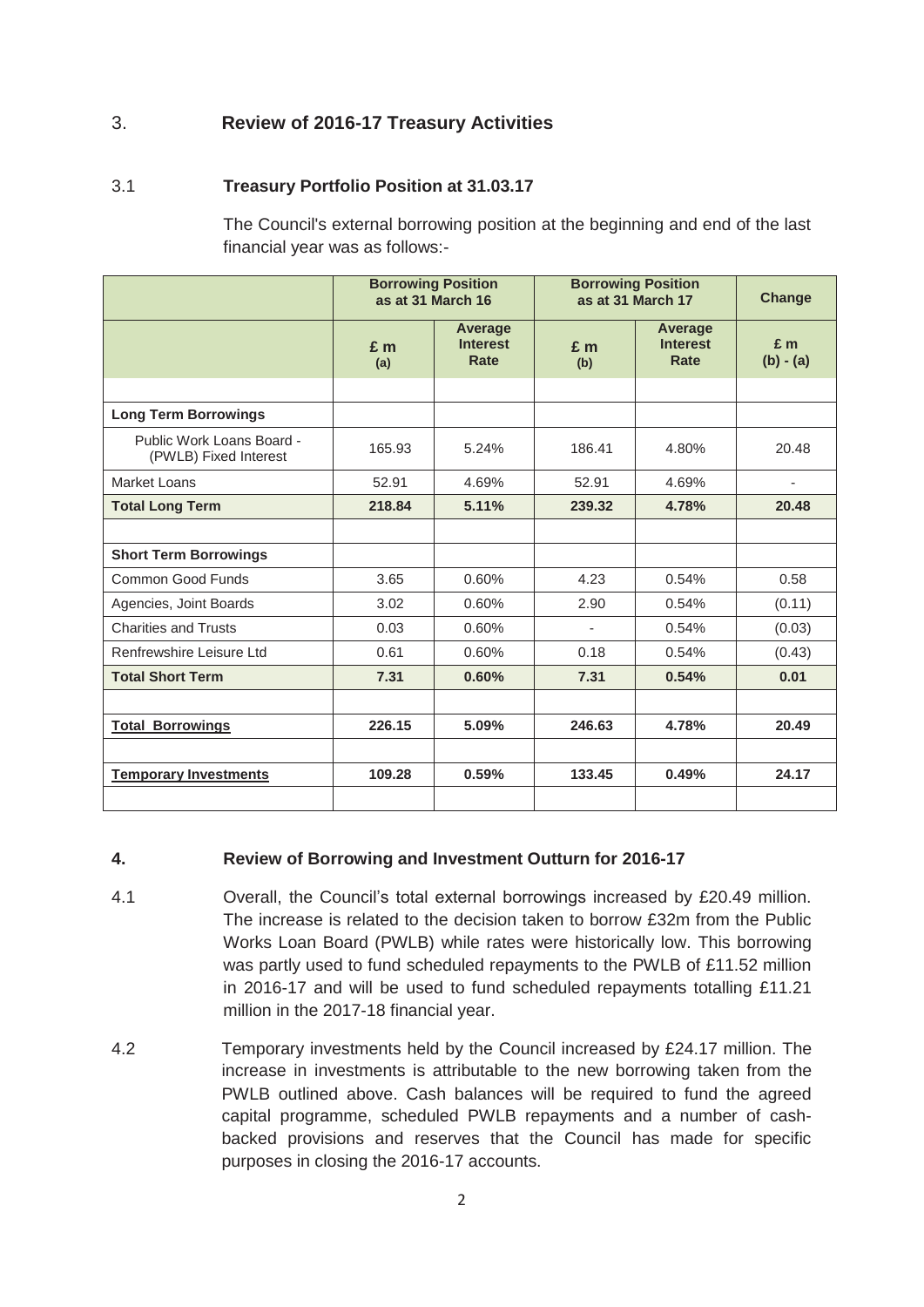## **5. Review of Borrowing Strategy and New Borrowing during 2016-17**

5.1 The agreed strategy for 2016-17 was approved by Council on 3 March 2016. Based on the Council's planned programme of investments and interest rate forecasts for the year, the Council's borrowing strategy was to use internal cash balances to finance the Capital Investment Programme, acknowledging that this principle did not include the short and longer term financing impact of City Deal projects. In the run up to and following the UK vote to leave the European Union, interest rates fell sharply and the decision was taken to arrange long term borrowing in order to both achieve certainty on future borrowing costs and reduce exposure to interest rate risk. As outlined above and in line with this strategy, £32m of new borrowing was undertaken in 2016- 17.

## **6. Review of Investment Strategy and Investment Outturn for 2016-17**

6.1 In carrying out investment activities, the Council will have regard to The Local Government Investment (Scotland) Regulations 2010, the accompanying Scottish Government Finance Circular 5/2010 and the CIPFA Treasury Management in the Public Services Code of Practice and Cross-Sectoral Guidance Notes ("the Treasury Management Code").

The Council's investment priorities are the :

- security of capital and
- liquidity of its investments

The Council's investment policy was outlined in the Council's Annual Investment Strategy Report 2016-17 which was approved by Council on 3 March 2016. This policy set out the Council's approach for choosing investment categories and counterparties, and is based on credit ratings provided by the three main credit rating agencies supplemented by additional market data (such as rating outlooks, credit default swaps, bank share prices etc.).

- 6.2 The Investment Strategy for 2016-17 which was prepared at the start of the financial year anticipated a low but rising Bank Rate, with marginal increases commencing from March 2017. The strategy agreed was therefore to continue to avoid locking into longer term deals while investment rates remained at historically low levels. However if attractive rates became available with counterparties of particularly high creditworthiness making longer-term deals worthwhile then these investments would be considered.
- 6.3 Deposit rates continued into the start of 2016/17 at previous low levels and continued to fall in the first two quarters. They then fell even further after the meeting of the Bank of England Monetary Policy Committee (MPC) on 4 August 2016 where a cut to the Bank Rate from 0.5% to 0.25% was agreed. Rates remained low for the rest of the year before making a weak recovery towards the end of 2016, but then falling away again in March 2017. The low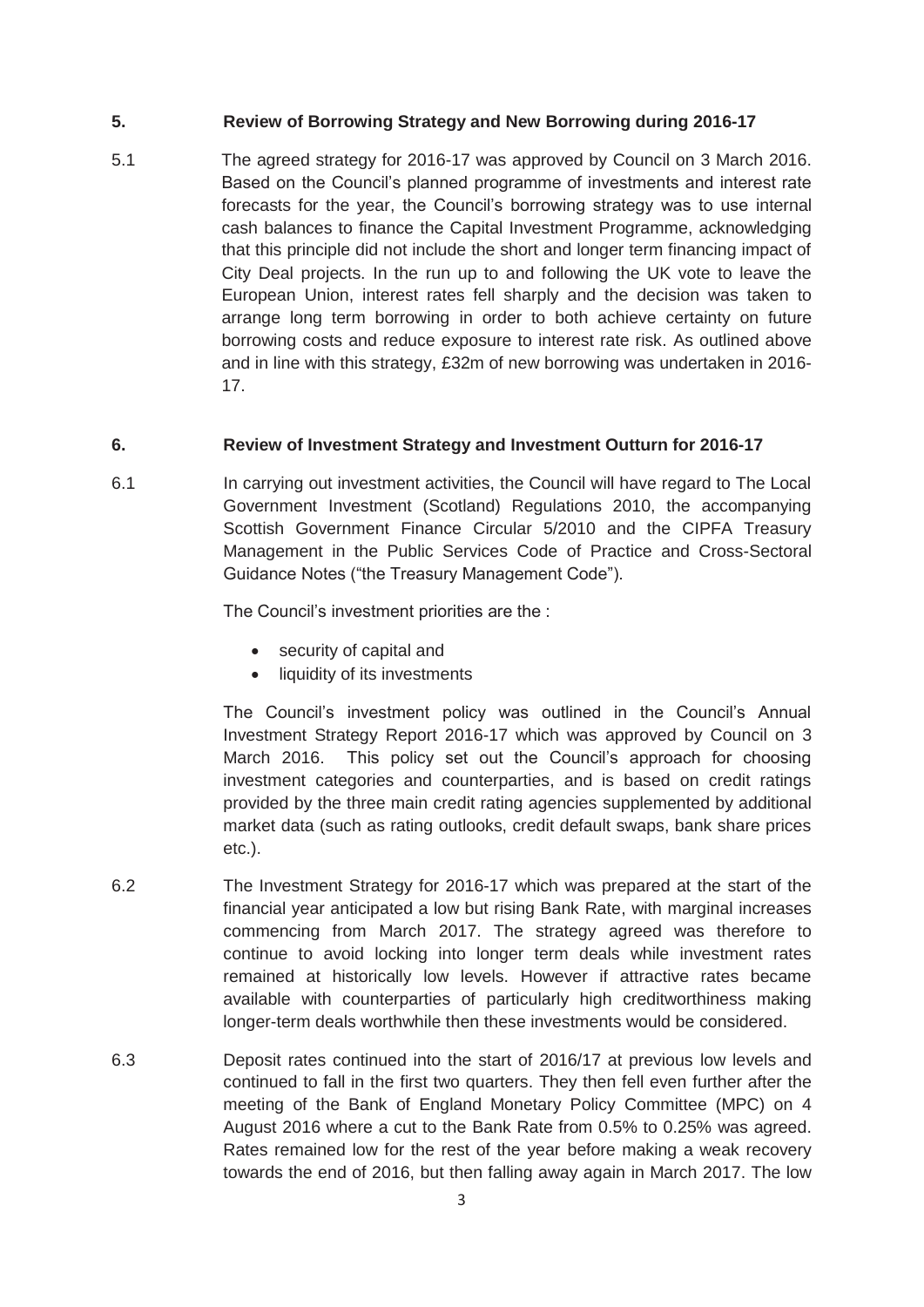rates and ongoing uncertainty has highlighted the need for caution to be maintained in the Council's treasury investment activity.

- 6.4 During 2016-17, the Council only invested with institutions listed in the Council's approved Counterparty list and in the permitted investment categories. The investment activity during the year conformed to the approved strategy, and the Council had no liquidity difficulties.
- 6.5 The table below shows interest rates achieved by the Council on its temporary investments during the year and for comparison the benchmark comparator, the average 7 day LIBID rate (uncompounded).

| Temporary investments -<br>internally managed | 2015/16 | 2016/17  |
|-----------------------------------------------|---------|----------|
| Average Investment                            | £89.92m | £142.36m |
| Actual average rate of return                 | 0.61%   | 0.54%    |
| Benchmark return                              | 0.36%   | 0.20%    |

6.6 The graph below shows the trend of interest rates on our investments over the course of the year. The Council out-performed the average benchmark for the year. Throughout the year the Council made use of opportunities where appropriate to invest for longer periods with high quality counterparties up to one year when better rates were available. These special tranche rates offered some value over the year however, deposit rates remained depressed during the whole year, primarily due to the increased availability of cheap funding from alternative sources, such as the Bank of England's Funding for Lending Scheme and due to continuing weak expectations as to when the Bank Rate would start rising.

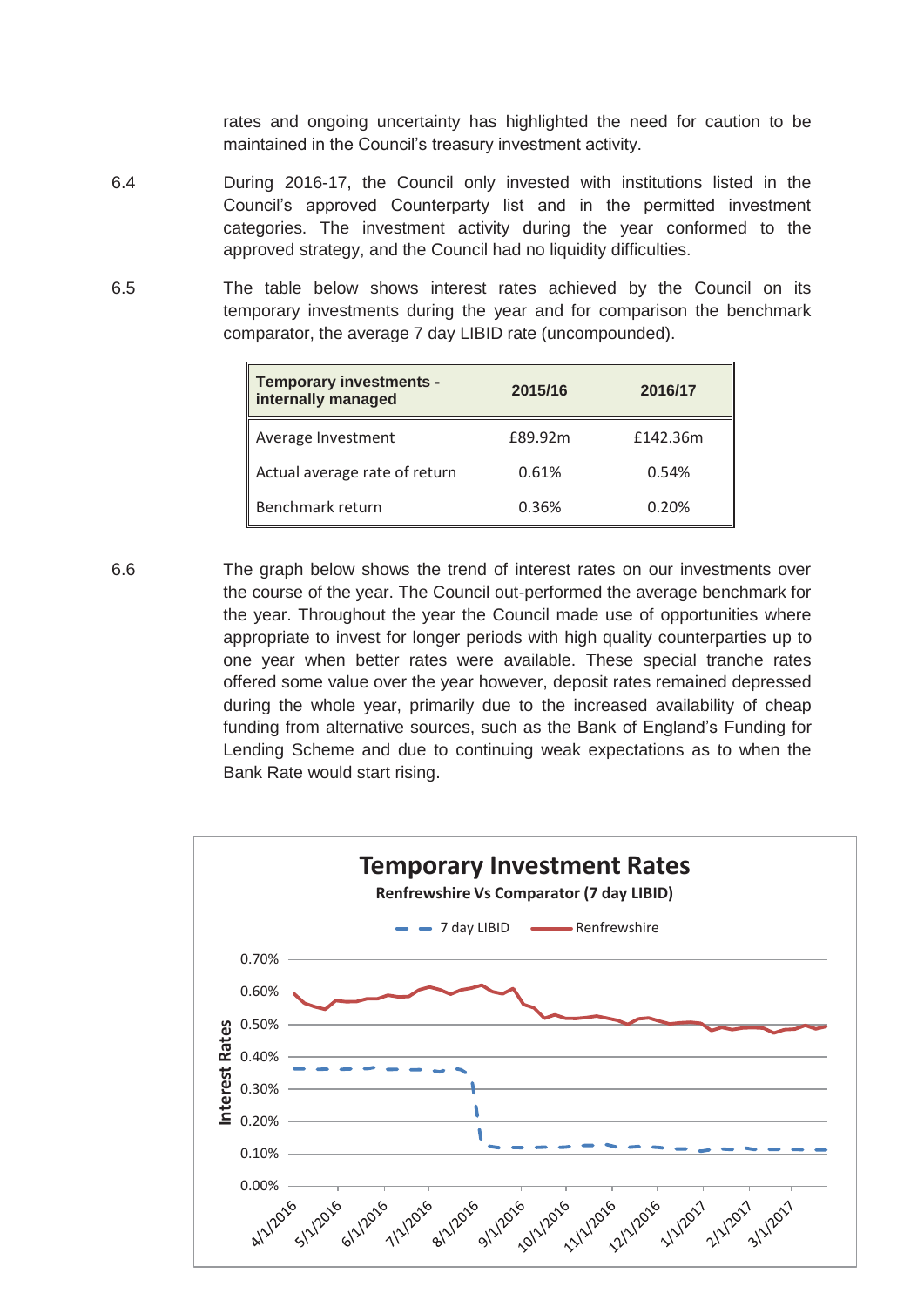6.7 Following a competitive tender process Arlingclose Ltd were appointed on 1 April 2017 as the new Treasury Advisers to the Council for a period of 2 years.

## **7. Debt Rescheduling**

7.1 No rescheduling was undertaken during the year as the average 1% differential between PWLB new borrowing rates and premature repayment rates made rescheduling uneconomic and the Council continued to use internal cash balances to finance ongoing capital investment in the short term.

## **8. Compliance with Treasury Limits**

- 8.1 The Prudential Code for Capital Finance in Local Authorities came into force on 1 April 2004 and replaced the previous system of "Section 94" Government controls over capital investment and borrowing. The Prudential Code allows greater local flexibility for investment decisions that are informed and supported by a "basket" of performance indicators. The 2016/17 indicators were approved by Council on 3 March 2016, and subsequently revised on 15 December 2016.
- 8.2 The Council's overall performance against the basket of these indicators provides a firm basis for the monitoring and control of capital investment and borrowing and for determining that it is affordable. Certain headline indicators are sub-divided per recommended best practice into two programmes – housing and non-housing.
- 8.3 The key performance indicators for Treasury are:
	- 1. An "operational boundary" for the Council's external borrowing (the upper limit for the aggregate external borrowing needed) plus an "authorised limit" for the Council's external borrowing (the upper limit of aggregate external borrowing that is affordable and prudent).
	- 2. An upper limit for "exposure to fixed interest and variable rate debt" (to manage the risk of over-exposure to fluctuations in interest rates over time)
	- 3. A ratio of financing costs to net revenue stream (an affordability measure for debt repayments).
	- 4. An upper limit for fixed rate borrowing maturing within the short, medium and long term (to ensure that the Council is not exposed to a significant re-financing requirement in the short to medium term).

 In addition, it is a requirement of the Council's Treasury Policy Statement that the maximum amount of long term borrowings maturing in any one year will be no more than 15% and the maximum amount of long term borrowings maturing in any five year period will be no more than 50%. The objective of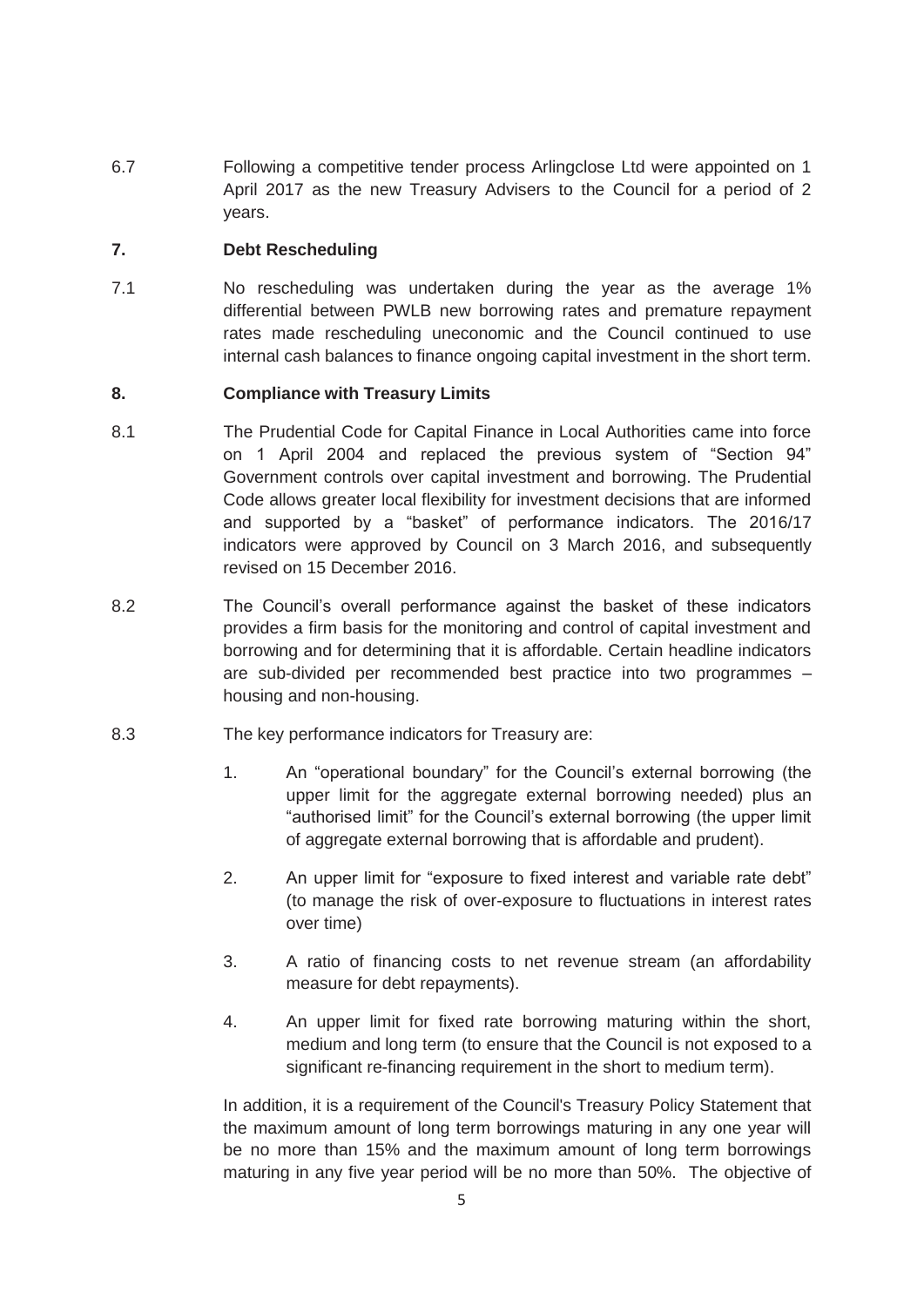these limits is to ensure that the Council is not exposed to a significant refinancing requirement over a short period when interest rates could be relatively high.

### 8.4 External Borrowing at the Year-end

The Council's aggregate external debt was contained within both the operational boundary and the authorised limit. The outturn compared to the prudential limits is as follows:

| 2015/16<br><b>Outturn</b> |                                                            | 2016/17<br><b>Borrowing</b><br><b>Limits</b> | 2016/17<br><b>Outturn</b> |
|---------------------------|------------------------------------------------------------|----------------------------------------------|---------------------------|
| £m                        |                                                            | £m                                           | £m                        |
| 301.35                    | Aggregate external debt of the Council at 31<br>March 2017 |                                              | 319.38                    |
| 365                       | <b>Operational Boundary</b>                                | 382                                          |                           |
| 381                       | <b>Authorised Limit</b>                                    | 397                                          |                           |

#### 8.5 Exposure to Fixed Interest and Variable Rate Debt

This indicator is expressed as a proportion of the total external debt of the Council. The Council's exposure was within the limits set for both fixed and variable debt. The outturn compared to the prudential limits is as follows:

| 2015/16<br><b>Outturn</b> |                                 | 2016/17<br><b>Approved</b><br><b>Upper Limits</b> | 2016/17<br><b>Outturn</b> |
|---------------------------|---------------------------------|---------------------------------------------------|---------------------------|
| ℅                         |                                 | $\frac{0}{0}$                                     | $\frac{0}{0}$             |
| 76.08                     | Fixed interest rate exposure    | 100.00                                            | 77.89                     |
| 23.92                     | Variable interest rate exposure | 25.00                                             | 22.11                     |

### 8.6 Ratio of Financing Costs to Net Revenue Stream

This indicator is expressed as a proportion. Both the Housing and Non-housing programme were within estimate.

| 2015/16<br><b>Outturn</b> |             | 2016/17<br><b>Estimated</b><br><b>Ratio</b> | 2016/17<br><b>Outturn</b> |
|---------------------------|-------------|---------------------------------------------|---------------------------|
| $\%$                      |             | $\frac{0}{0}$                               | %                         |
| 46.4                      | Housing     | 48.7                                        | 53.4                      |
| 5.4                       | Non-Housing | 7.8                                         | 4.5                       |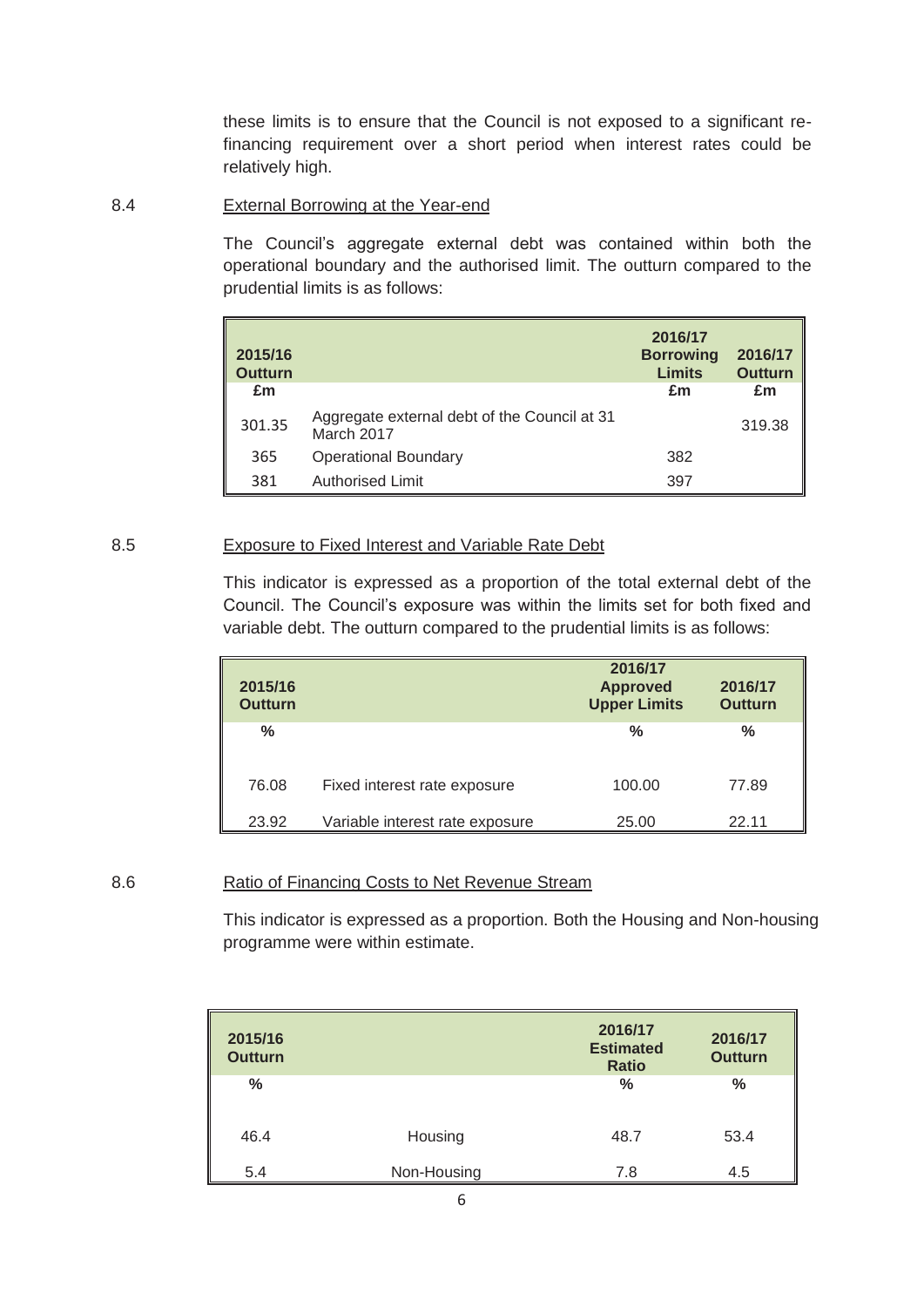The higher than planned outturn position for Housing reflects additional debt repayments made in 2016/17 in line with the HRA business plan debt strategy to utilise in year budget flexibility to mitigate the impact of future borrowing costs.

#### 8.7 Fixed Rate Borrowing Maturing within the Short, Medium and Long Term

This indicator is expressed as a proportion of the total debt of the Council. The maturity profile of the Council's external debt is well within the approved limits. The outturn compared to the estimate is as follows:

| 2015/16<br><b>Outturn</b> |                                | 2016/17<br><b>Approved</b><br><b>Upper Limits</b> | 2016/17<br><b>Outturn</b> |
|---------------------------|--------------------------------|---------------------------------------------------|---------------------------|
| ℅                         |                                | $\frac{0}{0}$                                     | $\%$                      |
|                           | <b>Short term</b>              |                                                   |                           |
| 5.27                      | Under 12 months                | 15                                                | 4.69                      |
|                           | <b>Medium term</b>             |                                                   |                           |
| 5.12                      | 12 months and within 24 months | 15                                                | 1.47                      |
| 3.69                      | 24 months and within 5 years   | 15                                                | 2.25                      |
| 6.19                      | 5 years and within 10 years    | 50                                                | 5.32                      |
|                           | Long term                      |                                                   |                           |
| 79.73                     | 10 years and above             | 100                                               | 86.28                     |

### 8.8 Long Term Borrowing Maturity Profile

 During the financial year, the Council operated within the treasury limits set out in the Council's Treasury Policy Statement and Treasury Strategy Statement. The Council's debt maturity profile at 31 March 2017 was within these limits with the exception of the debt maturing in the year 2048/49. The debt maturing in the year 2048/49 is 17.2% of the portfolio as compared to a target of 15%. This marginal breach on the 15% target emerged as a consequence of a change implemented in 2007/08, in the way Lender Option/Borrower Option (LOBO) loans are treated in calculating the Council's maturity profile. Previously the next option date was used as a "potential" maturity date for each loan and this has been changed to the actual maturity end date for each loan. This better reflects the maturity risk in relation to these loans and although it does marginally breach our 15% target in 2048/49, it is expected that the debt will be subject to re-profiling well in advance of the 2048/49 maturity date.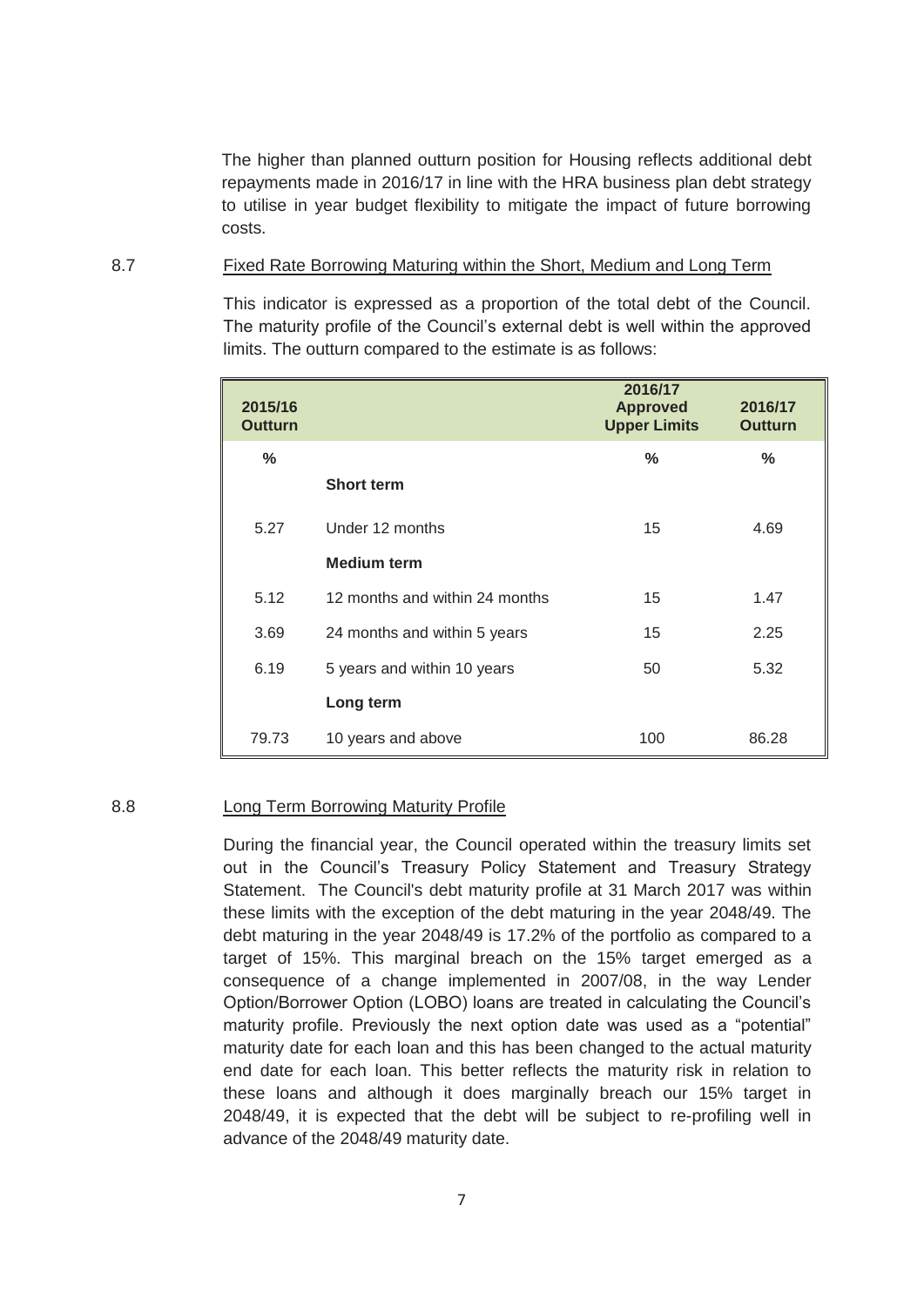The table below shows the "maturity profile" of the Council's long term borrowing. The heavy black line shows the debt maturing - and therefore requiring to be replaced - during each year up to 2064. The lighter broken line shows the debt maturing in the five year period for each year up to 2064. All years are below 40% and well within our policy limit of 50%.



### **Implications of the Report**

- 1. **Financial**As described in this report
- 2. **HR & Organisational Development**None
- 3. **Community Planning** None
- 4. **Legal**None
- 5. **Property/Assets** None
- 6. **Information Technology** *–* None

**\_\_\_\_\_\_\_\_\_\_\_\_\_\_\_\_\_\_\_\_\_\_\_\_\_\_\_\_\_\_\_\_\_\_\_\_\_\_\_\_\_\_\_\_\_\_\_\_\_\_\_\_\_\_\_\_\_\_\_\_\_\_\_\_\_\_\_**